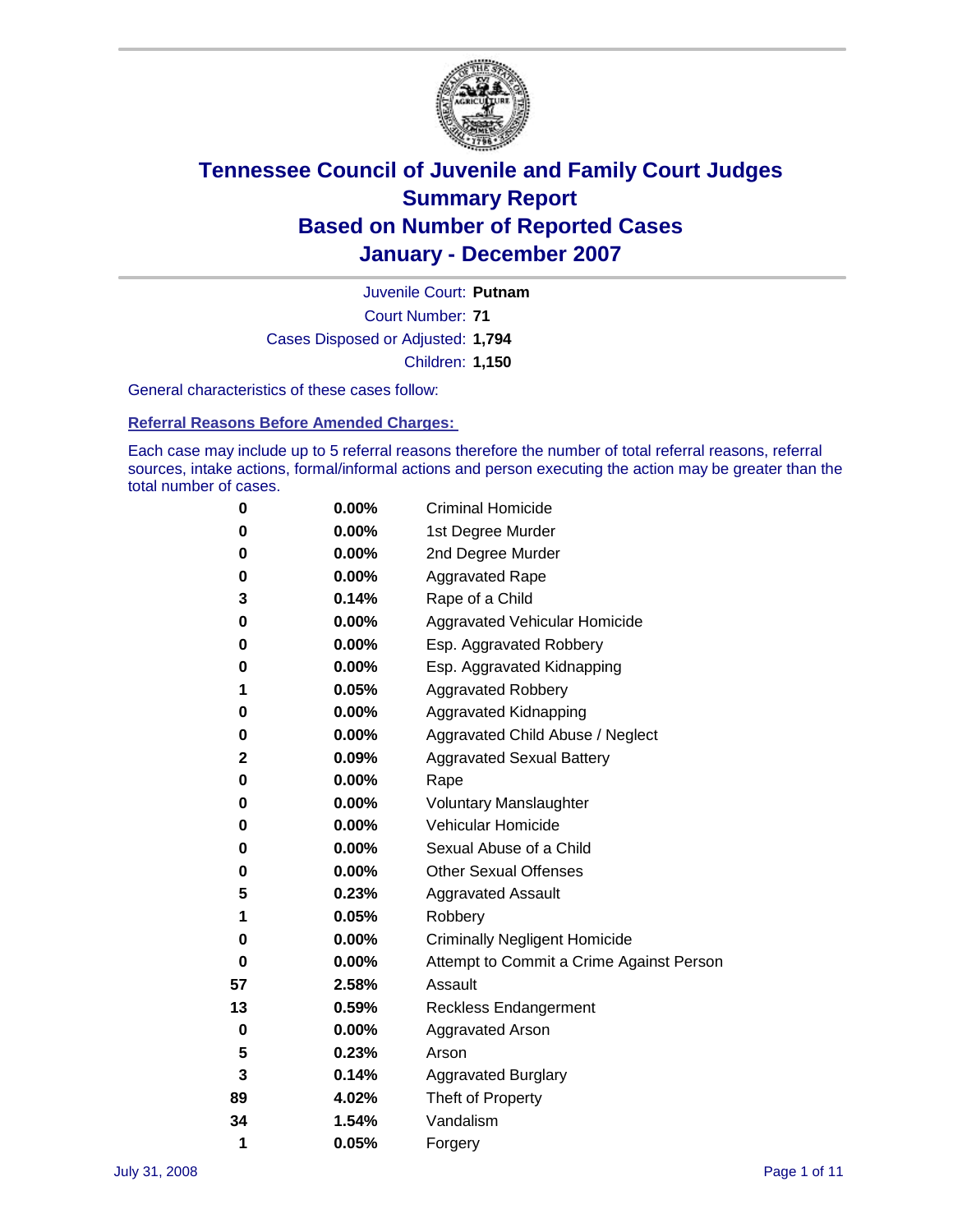

Court Number: **71** Juvenile Court: **Putnam** Cases Disposed or Adjusted: **1,794** Children: **1,150**

#### **Referral Reasons Before Amended Charges:**

Each case may include up to 5 referral reasons therefore the number of total referral reasons, referral sources, intake actions, formal/informal actions and person executing the action may be greater than the total number of cases.

| 0              | 0.00%    | <b>Worthless Checks</b>                                     |
|----------------|----------|-------------------------------------------------------------|
| $\mathbf{2}$   | 0.09%    | Illegal Possession / Fraudulent Use of Credit / Debit Cards |
| 12             | 0.54%    | <b>Burglary</b>                                             |
| 13             | 0.59%    | Unauthorized Use of a Vehicle                               |
| $\mathbf 0$    | $0.00\%$ | <b>Cruelty to Animals</b>                                   |
| 13             | 0.59%    | Sale of Controlled Substances                               |
| 27             | 1.22%    | <b>Other Drug Offenses</b>                                  |
| 124            | 5.61%    | Possession of Controlled Substances                         |
| 0              | $0.00\%$ | <b>Criminal Attempt</b>                                     |
| 8              | 0.36%    | Carrying Weapons on School Property                         |
| 1              | 0.05%    | Unlawful Carrying / Possession of a Weapon                  |
| 8              | 0.36%    | <b>Evading Arrest</b>                                       |
| $\mathbf{2}$   | 0.09%    | Escape                                                      |
| 5              | 0.23%    | Driving Under Influence (DUI)                               |
| 90             | 4.07%    | Possession / Consumption of Alcohol                         |
| 8              | 0.36%    | Resisting Stop, Frisk, Halt, Arrest or Search               |
| 0              | $0.00\%$ | <b>Aggravated Criminal Trespass</b>                         |
| 4              | 0.18%    | Harassment                                                  |
| 0              | 0.00%    | Failure to Appear                                           |
| 8              | 0.36%    | Filing a False Police Report                                |
| $\overline{7}$ | 0.32%    | Criminal Impersonation                                      |
| 65             | 2.94%    | <b>Disorderly Conduct</b>                                   |
| 18             | 0.81%    | <b>Criminal Trespass</b>                                    |
| 5              | 0.23%    | <b>Public Intoxication</b>                                  |
| 0              | $0.00\%$ | Gambling                                                    |
| 553            | 25.00%   | Traffic                                                     |
| 1              | 0.05%    | <b>Local Ordinances</b>                                     |
| 0              | $0.00\%$ | Violation of Wildlife Regulations                           |
| 173            | 7.82%    | Contempt of Court                                           |
| 219            | 9.90%    | Violation of Probation                                      |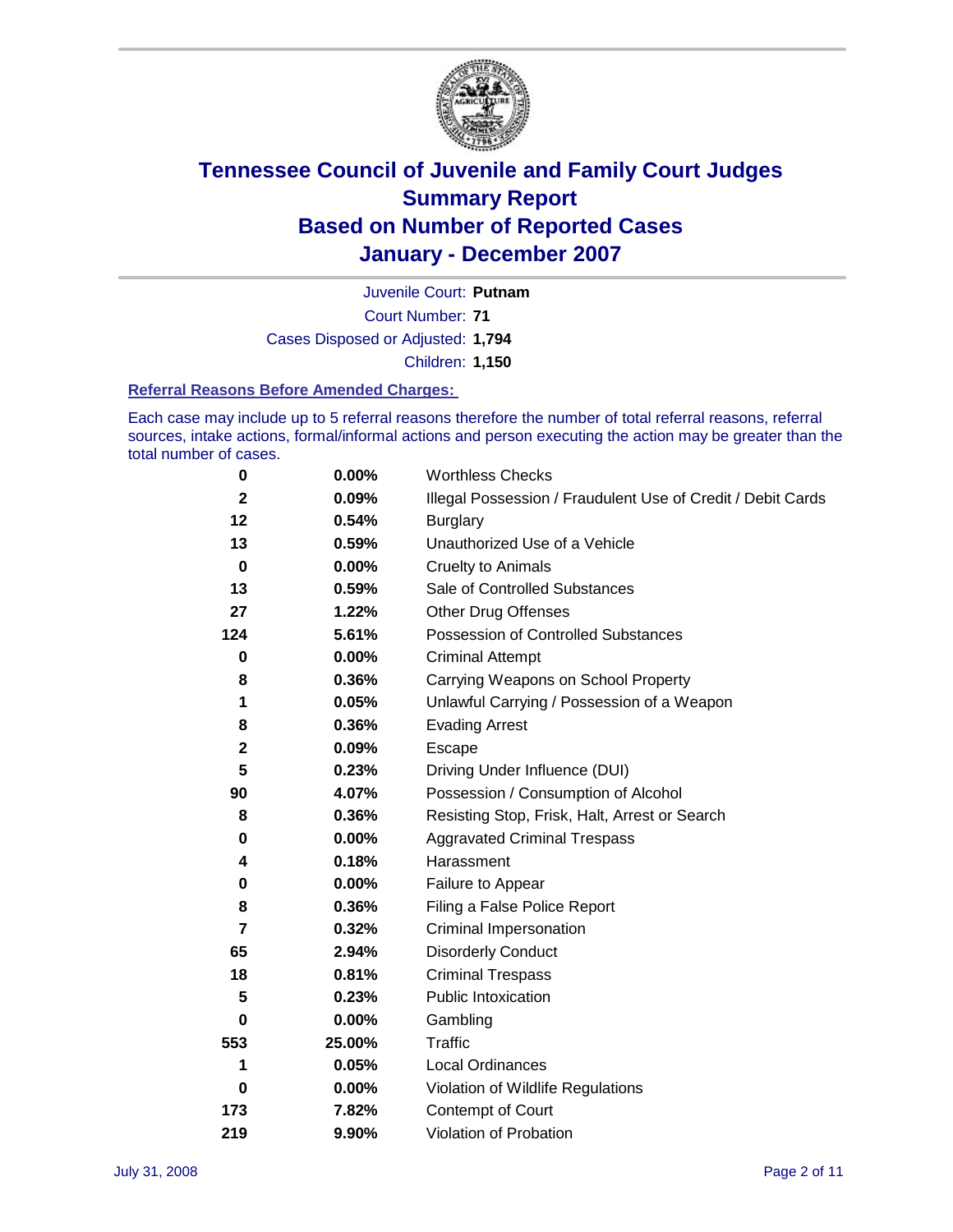

Court Number: **71** Juvenile Court: **Putnam** Cases Disposed or Adjusted: **1,794** Children: **1,150**

#### **Referral Reasons Before Amended Charges:**

Each case may include up to 5 referral reasons therefore the number of total referral reasons, referral sources, intake actions, formal/informal actions and person executing the action may be greater than the total number of cases.

| 2,212        | 100.00%  | <b>Total Referrals</b>                 |
|--------------|----------|----------------------------------------|
| 10           | 0.45%    | Other                                  |
| 0            | 0.00%    | <b>Consent to Marry</b>                |
| 0            | 0.00%    | <b>Request for Medical Treatment</b>   |
| 21           | 0.95%    | <b>Child Support</b>                   |
| 8            | 0.36%    | Paternity / Legitimation               |
| 0            | $0.00\%$ | Visitation                             |
| 19           | 0.86%    | Custody                                |
| 0            | 0.00%    | <b>Foster Care Review</b>              |
| 0            | 0.00%    | <b>Administrative Review</b>           |
| 0            | 0.00%    | <b>Judicial Review</b>                 |
| 0            | 0.00%    | Violation of Informal Adjustment       |
| 57           | 2.58%    | <b>Violation of Pretrial Diversion</b> |
| 19           | 0.86%    | <b>Termination of Parental Rights</b>  |
| 72           | 3.25%    | Dependency / Neglect                   |
| 1            | 0.05%    | <b>Physically Abused Child</b>         |
| 0            | 0.00%    | <b>Sexually Abused Child</b>           |
| 88           | 3.98%    | Violation of Curfew                    |
| 54           | 2.44%    | Violation of a Valid Court Order       |
| 30           | 1.36%    | Possession of Tobacco Products         |
| $\mathbf{2}$ | 0.09%    | Out-of-State Runaway                   |
| 49           | 2.22%    | In-State Runaway                       |
| 121          | 5.47%    | Truancy                                |
| 72           | 3.25%    | <b>Unruly Behavior</b>                 |
| 9            | 0.41%    | Violation of Aftercare                 |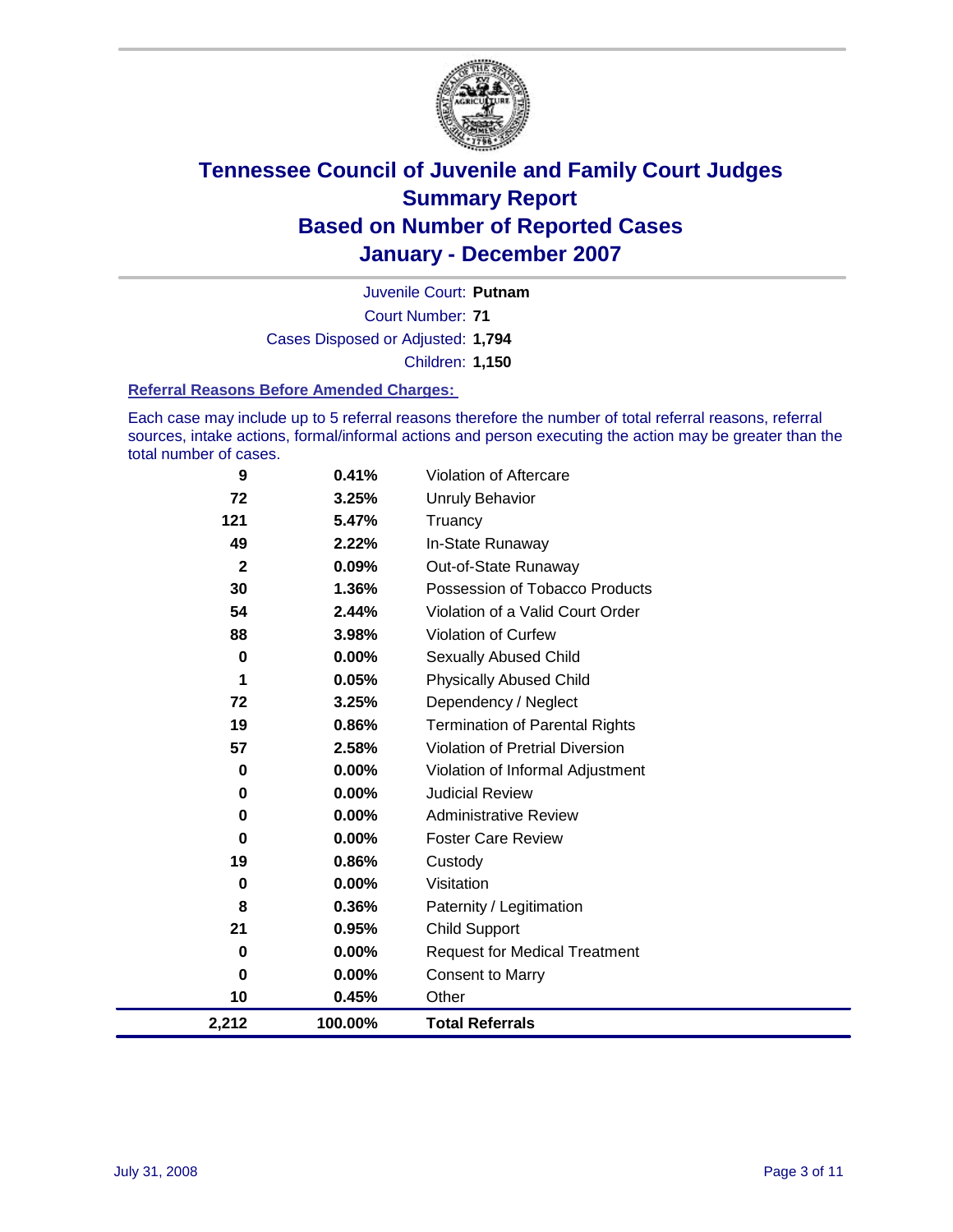

|                                   |                 | Juvenile Court: Putnam            |  |  |  |  |  |  |
|-----------------------------------|-----------------|-----------------------------------|--|--|--|--|--|--|
| Court Number: 71                  |                 |                                   |  |  |  |  |  |  |
| Cases Disposed or Adjusted: 1,794 |                 |                                   |  |  |  |  |  |  |
|                                   | Children: 1,150 |                                   |  |  |  |  |  |  |
| <b>Referral Sources: 1</b>        |                 |                                   |  |  |  |  |  |  |
| 1,318                             | 59.58%          | Law Enforcement                   |  |  |  |  |  |  |
| 27                                | 1.22%           | Parents                           |  |  |  |  |  |  |
| 5                                 | 0.23%           | Relatives                         |  |  |  |  |  |  |
| 0                                 | $0.00\%$        | Self                              |  |  |  |  |  |  |
| 119                               | 5.38%           | School                            |  |  |  |  |  |  |
| 0                                 | $0.00\%$        | <b>CSA</b>                        |  |  |  |  |  |  |
| 184                               | 8.32%           | <b>DCS</b>                        |  |  |  |  |  |  |
| 0                                 | $0.00\%$        | <b>Other State Department</b>     |  |  |  |  |  |  |
| 27                                | 1.22%           | <b>District Attorney's Office</b> |  |  |  |  |  |  |
| 472                               | 21.34%          | <b>Court Staff</b>                |  |  |  |  |  |  |
| 3                                 | 0.14%           | Social Agency                     |  |  |  |  |  |  |

| 2.212    | 100.00%  | <b>Total Referral Sources</b> |  |
|----------|----------|-------------------------------|--|
| 29       | 1.31%    | Other                         |  |
| 0        | $0.00\%$ | <b>Unknown</b>                |  |
| $\bf{0}$ | 0.00%    | Hospital                      |  |
| $\bf{0}$ | $0.00\%$ | Child & Parent                |  |
| 28       | 1.27%    | Victim                        |  |
| 0        | $0.00\%$ | <b>Other Court</b>            |  |

### **Age of Child at Referral: 2**

| 1.150 | 100.00% | <b>Total Child Count</b> |  |
|-------|---------|--------------------------|--|
| 0     | 0.00%   | Unknown / Not Reported   |  |
| 26    | 2.26%   | Ages 19 and Over         |  |
| 403   | 35.04%  | Ages 17 through 18       |  |
| 457   | 39.74%  | Ages 15 through 16       |  |
| 148   | 12.87%  | Ages 13 through 14       |  |
| 28    | 2.43%   | Ages 11 through 12       |  |
| 88    | 7.65%   | Ages 10 and Under        |  |
|       |         |                          |  |

<sup>1</sup> If different than number of Referral Reasons (2212), verify accuracy of your court's data.

One child could be counted in multiple categories, verify accuracy of your court's data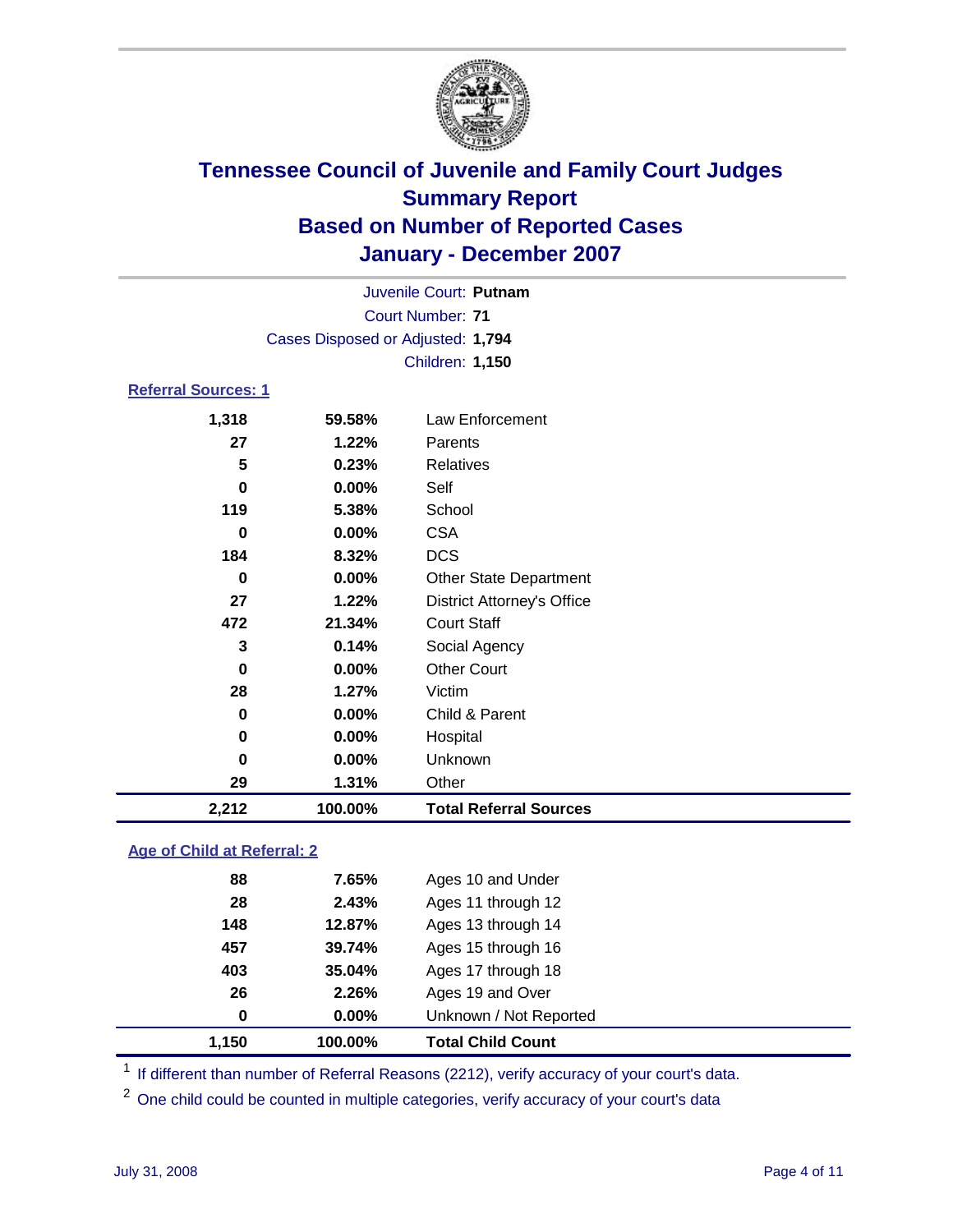

|                                         |                                   | Juvenile Court: Putnam   |  |  |  |
|-----------------------------------------|-----------------------------------|--------------------------|--|--|--|
| Court Number: 71                        |                                   |                          |  |  |  |
|                                         | Cases Disposed or Adjusted: 1,794 |                          |  |  |  |
|                                         |                                   | <b>Children: 1,150</b>   |  |  |  |
| Sex of Child: 1                         |                                   |                          |  |  |  |
| 699                                     | 60.78%                            | Male                     |  |  |  |
| 448                                     | 38.96%                            | Female                   |  |  |  |
| 3                                       | 0.26%                             | Unknown                  |  |  |  |
| 1,150                                   | 100.00%                           | <b>Total Child Count</b> |  |  |  |
| Race of Child: 1                        |                                   |                          |  |  |  |
| 1,050                                   | 91.30%                            | White                    |  |  |  |
| 33                                      | 2.87%                             | African American         |  |  |  |
| 3                                       | 0.26%                             | Native American          |  |  |  |
| 3                                       | 0.26%                             | Asian                    |  |  |  |
| 8                                       | 0.70%                             | Mixed                    |  |  |  |
| 53                                      | 4.61%                             | Unknown                  |  |  |  |
| 1,150                                   | 100.00%                           | <b>Total Child Count</b> |  |  |  |
| <b>Hispanic Origin: 1</b>               |                                   |                          |  |  |  |
| 47                                      | 4.09%                             | Yes                      |  |  |  |
| 1,020                                   | 88.70%                            | <b>No</b>                |  |  |  |
| 83                                      | 7.22%                             | Unknown                  |  |  |  |
| 1,150                                   | 100.00%                           | <b>Total Child Count</b> |  |  |  |
| <b>School Enrollment of Children: 1</b> |                                   |                          |  |  |  |
| 372                                     | 32.35%                            | Yes                      |  |  |  |
| 205                                     | 17.83%                            | No                       |  |  |  |
| 573                                     | 49.83%                            | Unknown                  |  |  |  |
| 1,150                                   | 100.00%                           | <b>Total Child Count</b> |  |  |  |

<sup>1</sup> One child could be counted in multiple categories, verify accuracy of your court's data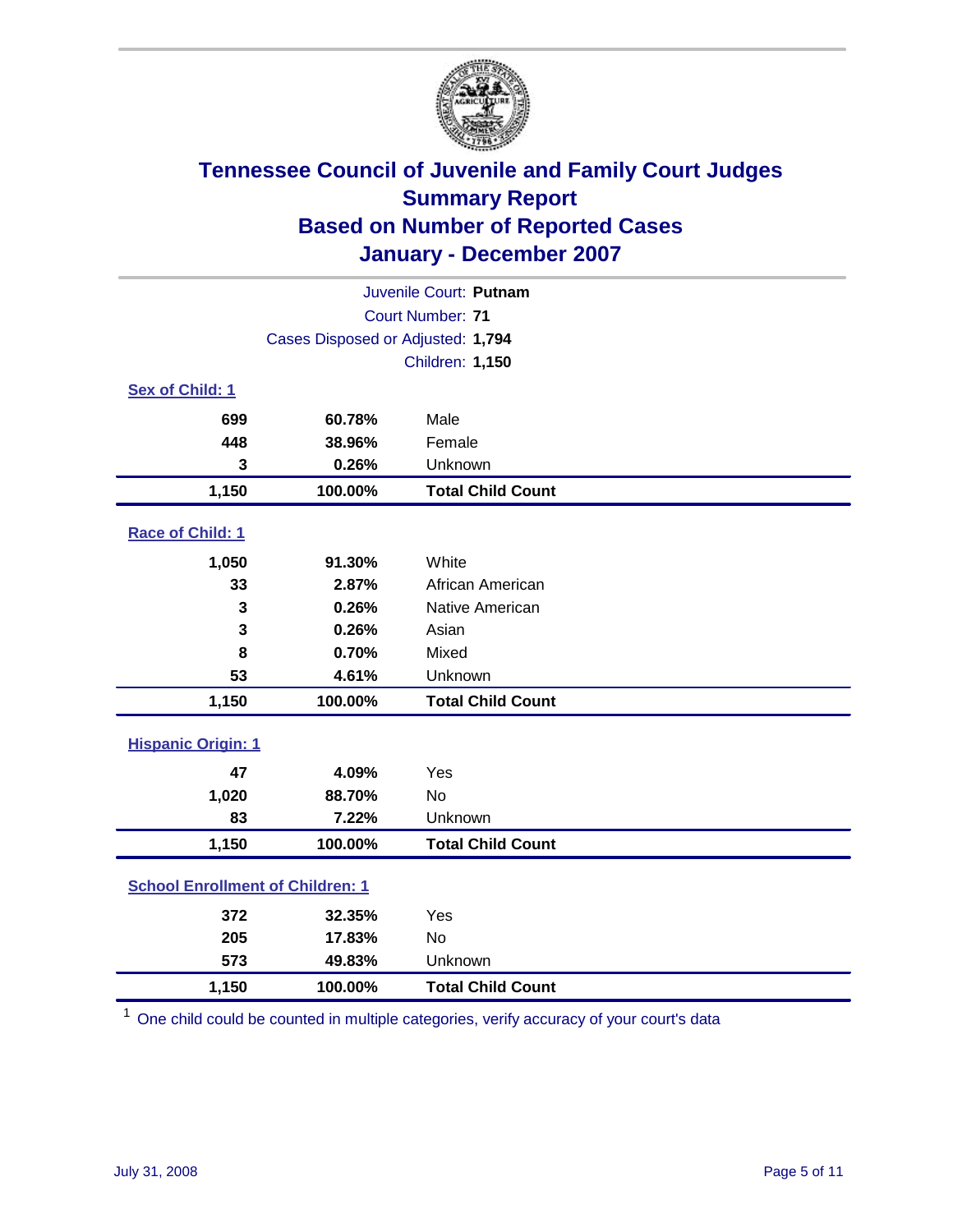

Court Number: **71** Juvenile Court: **Putnam** Cases Disposed or Adjusted: **1,794** Children: **1,150**

### **Living Arrangement of Child at Time of Referral: 1**

| 1,150 | 100.00%  | <b>Total Child Count</b>     |
|-------|----------|------------------------------|
| 33    | 2.87%    | Other                        |
| 126   | 10.96%   | Unknown                      |
| 4     | 0.35%    | Independent                  |
| 1     | 0.09%    | In an Institution            |
| 7     | 0.61%    | In a Residential Center      |
| 10    | $0.87\%$ | In a Group Home              |
| 39    | 3.39%    | With Foster Family           |
| 4     | 0.35%    | With Adoptive Parents        |
| 82    | 7.13%    | <b>With Relatives</b>        |
| 85    | 7.39%    | With Father                  |
| 310   | 26.96%   | With Mother                  |
| 113   | 9.83%    | With Mother and Stepfather   |
| 29    | 2.52%    | With Father and Stepmother   |
| 307   | 26.70%   | With Both Biological Parents |

#### **Type of Detention: 2**

| 1.794 | 100.00%  | <b>Total Detention Count</b> |  |
|-------|----------|------------------------------|--|
| 0     | $0.00\%$ | Other                        |  |
| 1,032 | 57.53%   | Does Not Apply               |  |
| 0     | $0.00\%$ | <b>Unknown</b>               |  |
| 0     | $0.00\%$ | <b>Psychiatric Hospital</b>  |  |
| 0     | 0.00%    | Jail - No Separation         |  |
| 0     | $0.00\%$ | Jail - Partial Separation    |  |
| 0     | $0.00\%$ | Jail - Complete Separation   |  |
| 762   | 42.47%   | Juvenile Detention Facility  |  |
| 0     | $0.00\%$ | Non-Secure Placement         |  |
|       |          |                              |  |

<sup>1</sup> One child could be counted in multiple categories, verify accuracy of your court's data

<sup>2</sup> If different than number of Cases (1794) verify accuracy of your court's data.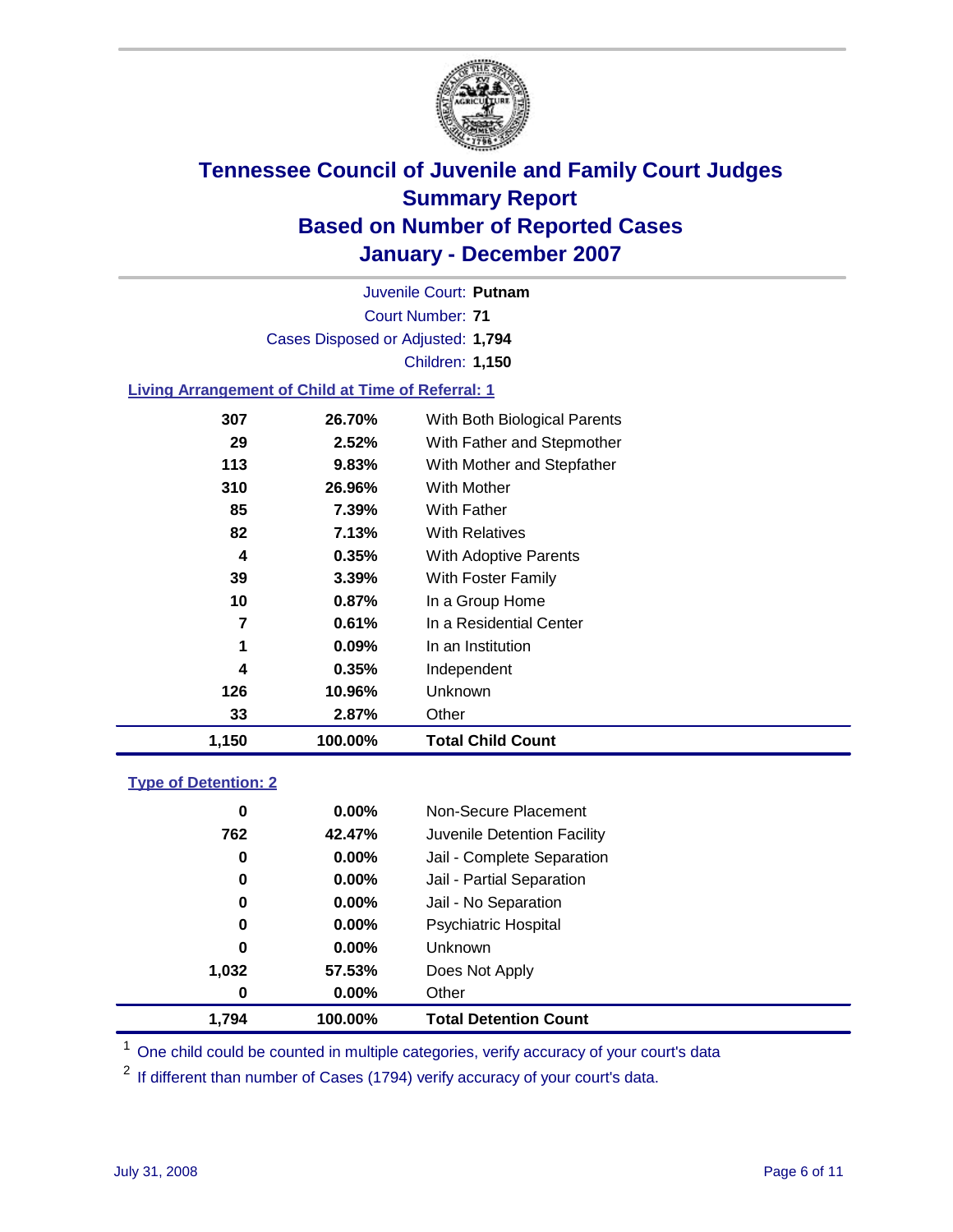

|                                                    | Juvenile Court: Putnam |                                      |  |  |  |  |
|----------------------------------------------------|------------------------|--------------------------------------|--|--|--|--|
| Court Number: 71                                   |                        |                                      |  |  |  |  |
| Cases Disposed or Adjusted: 1,794                  |                        |                                      |  |  |  |  |
|                                                    | Children: 1,150        |                                      |  |  |  |  |
| <b>Placement After Secure Detention Hearing: 1</b> |                        |                                      |  |  |  |  |
| 678                                                | 37.79%                 | Returned to Prior Living Arrangement |  |  |  |  |
| 62                                                 | 3.46%                  | Juvenile Detention Facility          |  |  |  |  |
| 1                                                  | 0.06%                  | Jail                                 |  |  |  |  |
| 5                                                  | 0.28%                  | Shelter / Group Home                 |  |  |  |  |
| 1                                                  | 0.06%                  | <b>Foster Family Home</b>            |  |  |  |  |
| 0                                                  | 0.00%                  | Psychiatric Hospital                 |  |  |  |  |
|                                                    | 0.06%                  | Unknown / Not Reported               |  |  |  |  |
| 1,045                                              | 58.25%                 | Does Not Apply                       |  |  |  |  |
| 1                                                  | 0.06%                  | Other                                |  |  |  |  |
| 1,794                                              | 100.00%                | <b>Total Placement Count</b>         |  |  |  |  |
| <b>Intake Actions: 2</b>                           |                        |                                      |  |  |  |  |
|                                                    |                        |                                      |  |  |  |  |
| 1,460                                              |                        |                                      |  |  |  |  |
|                                                    | 66.00%                 | <b>Petition Filed</b>                |  |  |  |  |
| 3                                                  | 0.14%                  | <b>Motion Filed</b>                  |  |  |  |  |
| 571                                                | 25.81%                 | <b>Citation Processed</b>            |  |  |  |  |
| 0                                                  | 0.00%                  | Notification of Paternity Processed  |  |  |  |  |
| $\bf{0}$                                           | 0.00%                  | Scheduling of Judicial Review        |  |  |  |  |
| 0                                                  | 0.00%                  | Scheduling of Administrative Review  |  |  |  |  |
| 0                                                  | 0.00%                  | Scheduling of Foster Care Review     |  |  |  |  |
| $\bf{0}$                                           | 0.00%                  | Unknown                              |  |  |  |  |
| $\bf{0}$                                           | 0.00%                  | Does Not Apply                       |  |  |  |  |
| 178                                                | 8.05%                  | Other                                |  |  |  |  |

<sup>1</sup> If different than number of Cases (1794) verify accuracy of your court's data.

<sup>2</sup> If different than number of Referral Reasons (2212), verify accuracy of your court's data.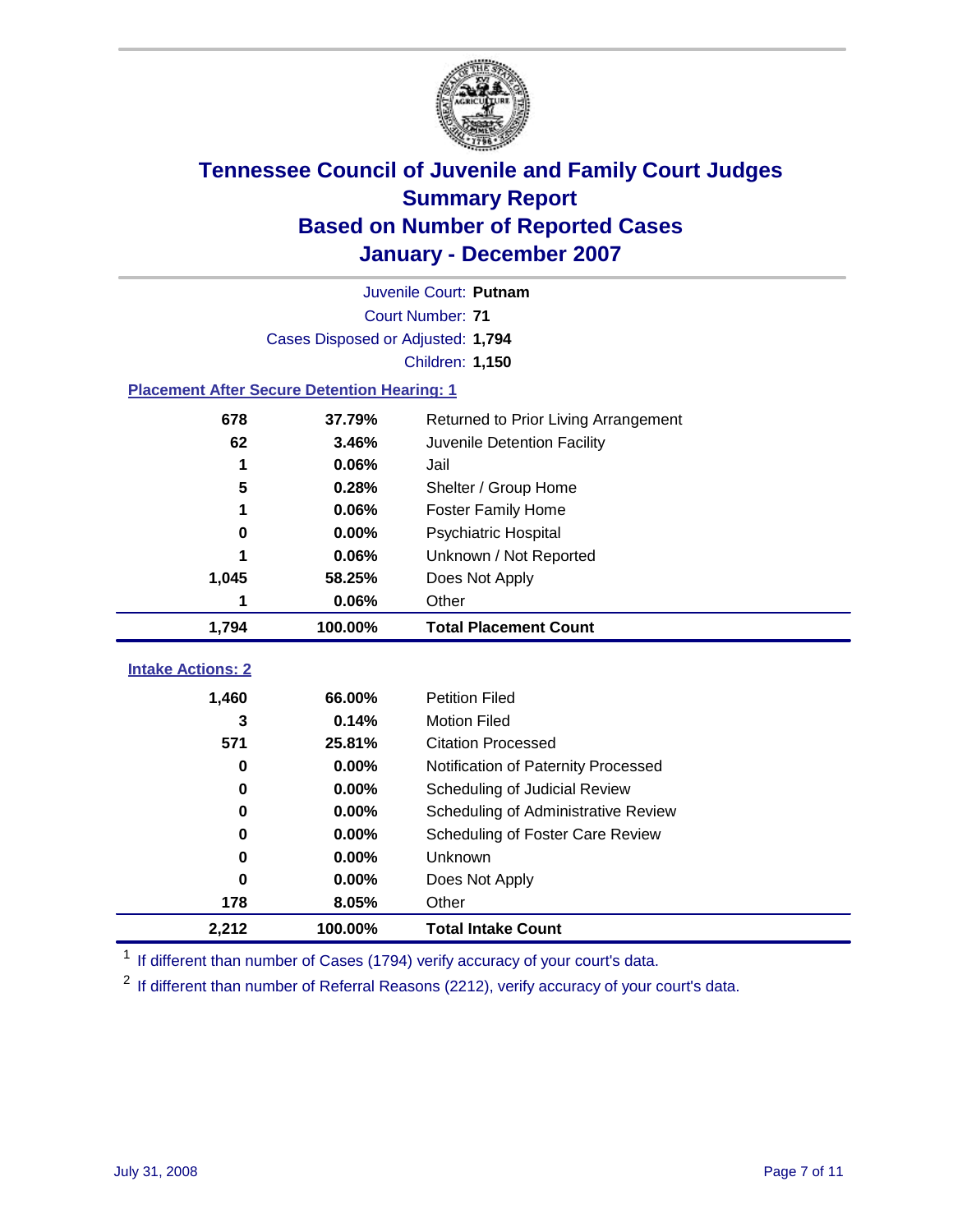

Court Number: **71** Juvenile Court: **Putnam** Cases Disposed or Adjusted: **1,794** Children: **1,150**

### **Last Grade Completed by Child: 1**

| 23       | 2.00%   | Too Young for School     |
|----------|---------|--------------------------|
| $\bf{0}$ | 0.00%   | Preschool                |
| $\bf{0}$ | 0.00%   | Kindergarten             |
| 1        | 0.09%   | 1st Grade                |
| 3        | 0.26%   | 2nd Grade                |
| $\bf{0}$ | 0.00%   | 3rd Grade                |
| 3        | 0.26%   | 4th Grade                |
| 10       | 0.87%   | 5th Grade                |
| 42       | 3.65%   | 6th Grade                |
| 62       | 5.39%   | 7th Grade                |
| 162      | 14.09%  | 8th Grade                |
| 142      | 12.35%  | 9th Grade                |
| 224      | 19.48%  | 10th Grade               |
| 162      | 14.09%  | 11th Grade               |
| 0        | 0.00%   | 12th Grade               |
| 1        | 0.09%   | Non-Graded Special Ed    |
| 18       | 1.57%   | <b>GED</b>               |
| 39       | 3.39%   | Graduated                |
| 0        | 0.00%   | Never Attended School    |
| 135      | 11.74%  | Unknown                  |
| 123      | 10.70%  | Other                    |
| 1,150    | 100.00% | <b>Total Child Count</b> |

### **Enrolled in Special Education: 1**

| 0     | $0.00\%$ | No                       |  |
|-------|----------|--------------------------|--|
| 1.150 | 100.00%  | Unknown                  |  |
| 1,150 | 100.00%  | <b>Total Child Count</b> |  |

<sup>1</sup> One child could be counted in multiple categories, verify accuracy of your court's data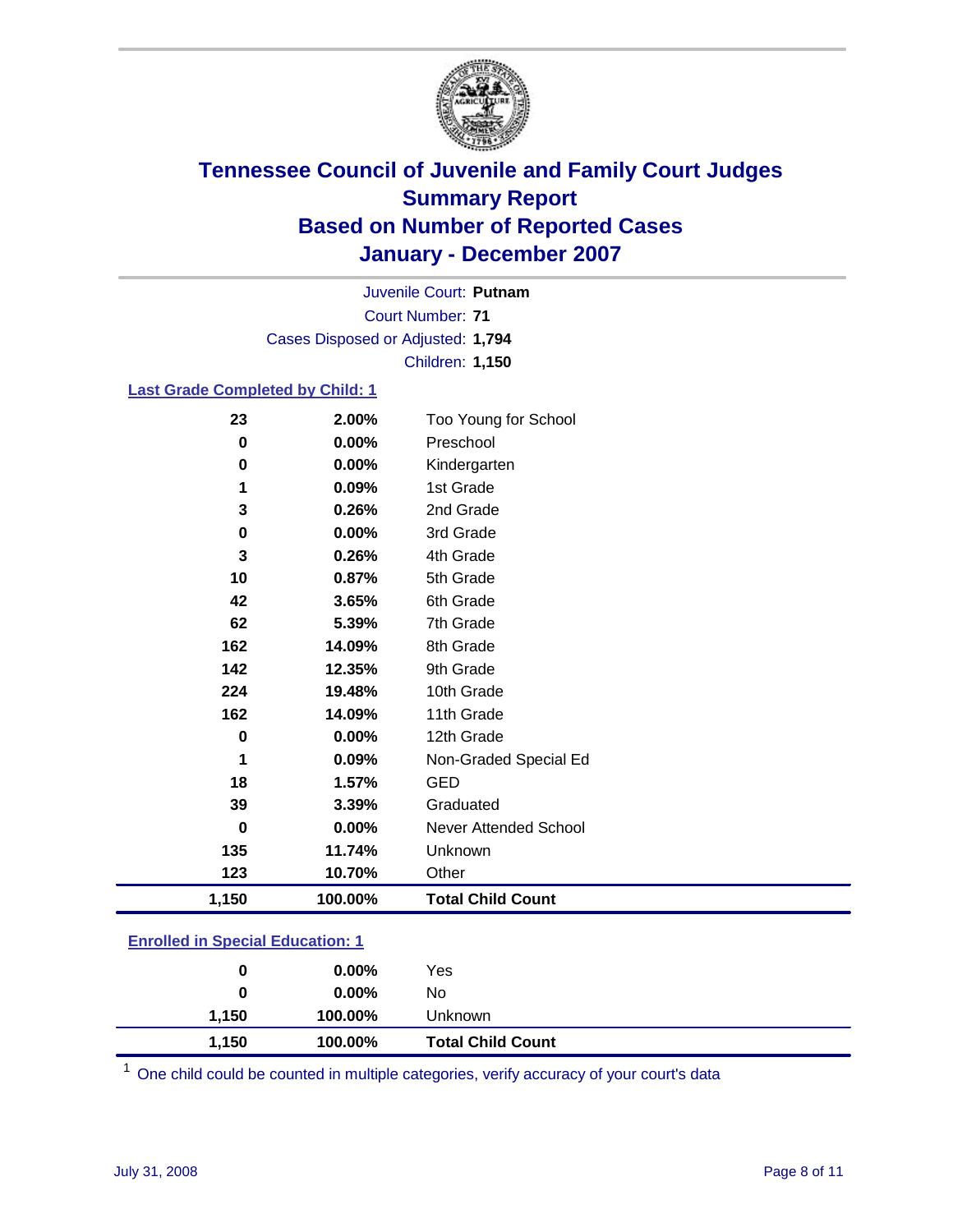

|                              |                                   | Juvenile Court: Putnam    |
|------------------------------|-----------------------------------|---------------------------|
|                              |                                   | Court Number: 71          |
|                              | Cases Disposed or Adjusted: 1,794 |                           |
|                              |                                   | <b>Children: 1,150</b>    |
| <b>Action Executed By: 1</b> |                                   |                           |
| 2,209                        | 99.86%                            | Judge                     |
| 0                            | $0.00\%$                          | Referee                   |
| 3                            | 0.14%                             | <b>YSO</b>                |
| 0                            | $0.00\%$                          | Other                     |
| 0                            | $0.00\%$                          | Unknown / Not Reported    |
| 2,212                        | 100.00%                           | <b>Total Action Count</b> |

### **Formal / Informal Actions: 1**

| 807   | 36.48%   | Dismissed                                        |
|-------|----------|--------------------------------------------------|
| 3     | 0.14%    | Retired / Nolle Prosequi                         |
| 578   | 26.13%   | <b>Complaint Substantiated Delinquent</b>        |
| 275   | 12.43%   | <b>Complaint Substantiated Status Offender</b>   |
| 56    | 2.53%    | <b>Complaint Substantiated Dependent/Neglect</b> |
| 0     | 0.00%    | <b>Complaint Substantiated Abused</b>            |
| 0     | $0.00\%$ | <b>Complaint Substantiated Mentally III</b>      |
| 5     | 0.23%    | Informal Adjustment                              |
| 287   | 12.97%   | <b>Pretrial Diversion</b>                        |
| 0     | $0.00\%$ | <b>Transfer to Adult Court Hearing</b>           |
| 0     | $0.00\%$ | Charges Cleared by Transfer to Adult Court       |
| 38    | 1.72%    | Special Proceeding                               |
| 0     | $0.00\%$ | <b>Review Concluded</b>                          |
| 148   | 6.69%    | Case Held Open                                   |
| 15    | 0.68%    | Other                                            |
| 0     | $0.00\%$ | Unknown / Not Reported                           |
| 2,212 | 100.00%  | <b>Total Action Count</b>                        |

<sup>1</sup> If different than number of Referral Reasons (2212), verify accuracy of your court's data.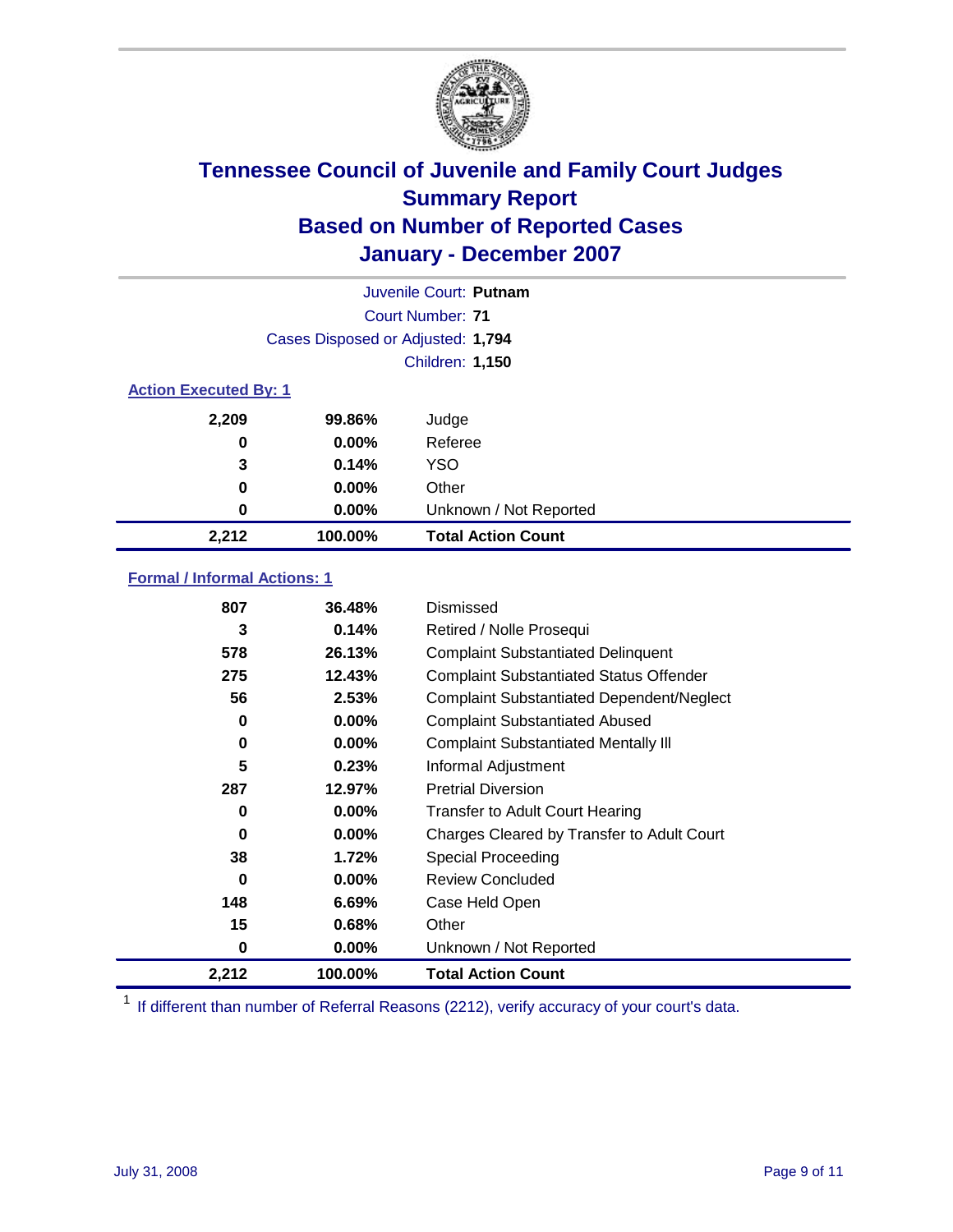

|                       |                                   | Juvenile Court: Putnam                                |
|-----------------------|-----------------------------------|-------------------------------------------------------|
|                       |                                   | <b>Court Number: 71</b>                               |
|                       | Cases Disposed or Adjusted: 1,794 |                                                       |
|                       |                                   | Children: 1,150                                       |
| <b>Case Outcomes:</b> |                                   | There can be multiple outcomes for one child or case. |
| 374                   | 5.65%                             | <b>Case Dismissed</b>                                 |
| 6                     | 0.09%                             | Case Retired or Nolle Prosequi                        |
| 0                     | 0.00%                             | Warned / Counseled                                    |
| 10                    | 0.15%                             | Held Open For Review                                  |
| 83                    | 1.25%                             | Supervision / Probation to Juvenile Court             |
| 0                     | 0.00%                             | <b>Probation to Parents</b>                           |
| 2                     | 0.03%                             | Referral to Another Entity for Supervision / Service  |
| 5                     | 0.08%                             | Referred for Mental Health Counseling                 |
| 156                   | 2.36%                             | Referred for Alcohol and Drug Counseling              |
| 0                     | 0.00%                             | <b>Referred to Alternative School</b>                 |
| 0                     | 0.00%                             | Referred to Private Child Agency                      |
| 285                   | 4.31%                             | Referred to Defensive Driving School                  |
| 0                     | 0.00%                             | Referred to Alcohol Safety School                     |
| 181                   | 2.74%                             | Referred to Juvenile Court Education-Based Program    |
| 6                     | 0.09%                             | Driver's License Held Informally                      |
| 0                     | 0.00%                             | <b>Voluntary Placement with DMHMR</b>                 |
| 0                     | 0.00%                             | <b>Private Mental Health Placement</b>                |
| 0                     | 0.00%                             | Private MR Placement                                  |
| 0                     | 0.00%                             | Placement with City/County Agency/Facility            |
| 0                     | 0.00%                             | Placement with Relative / Other Individual            |
| 154                   | 2.33%                             | Fine                                                  |
| 851                   | 12.87%                            | <b>Public Service</b>                                 |
| 34                    | 0.51%                             | Restitution                                           |
| 0                     | 0.00%                             | <b>Runaway Returned</b>                               |
| 1                     | 0.02%                             | No Contact Order                                      |
| 302                   | 4.57%                             | Injunction Other than No Contact Order                |
| 80                    | 1.21%                             | <b>House Arrest</b>                                   |
| 0                     | 0.00%                             | <b>Court Defined Curfew</b>                           |
| 1                     | 0.02%                             | Dismissed from Informal Adjustment                    |
| 337                   | 5.10%                             | <b>Dismissed from Pretrial Diversion</b>              |
| 1                     | 0.02%                             | <b>Released from Probation</b>                        |
| 0                     | 0.00%                             | <b>Transferred to Adult Court</b>                     |
| 0                     | $0.00\%$                          | <b>DMHMR Involuntary Commitment</b>                   |